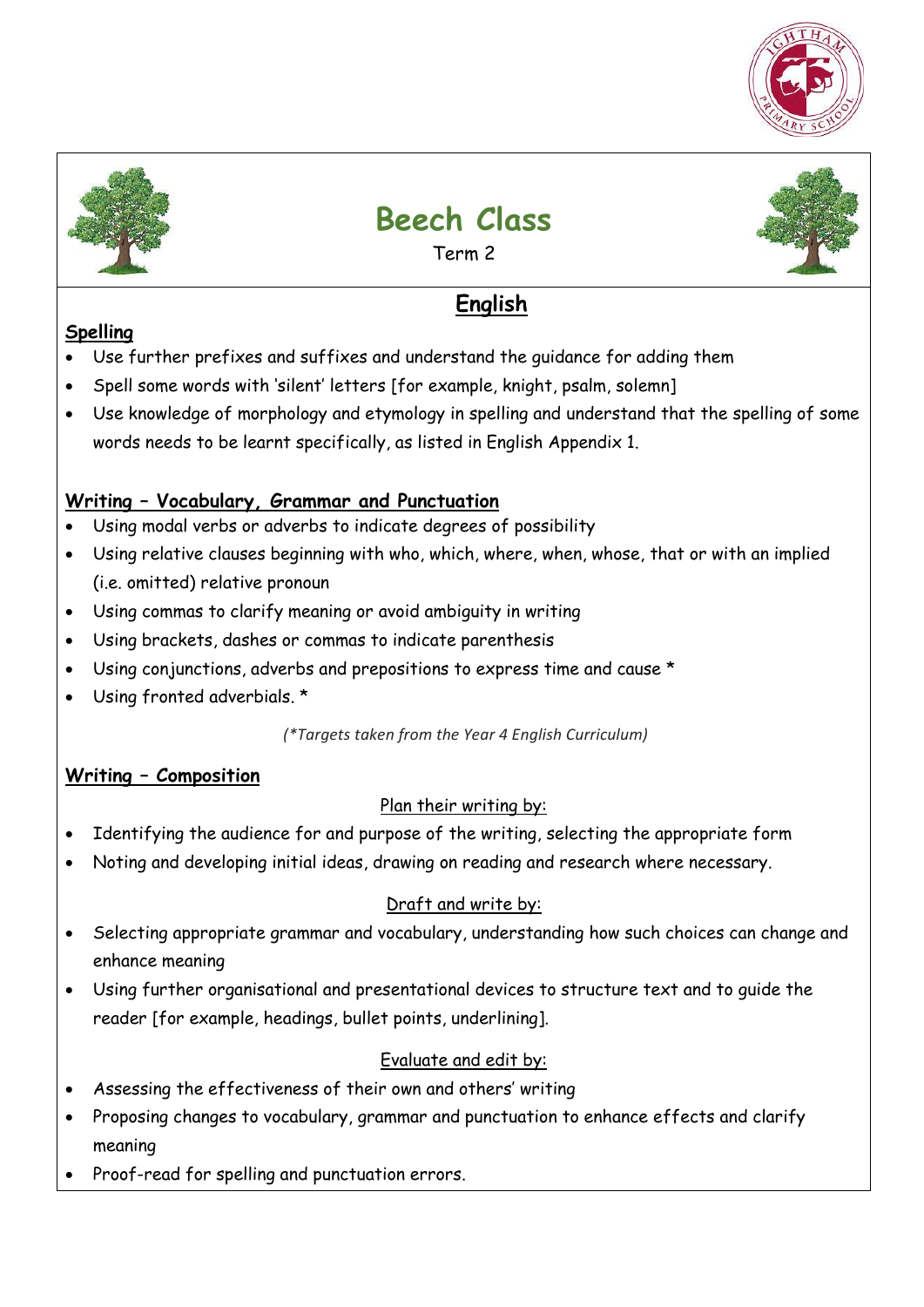#### **Spoken Language**

- Listen and respond appropriately and selectively to adults and their peers
- Ask relevant questions to extend their understanding and knowledge
- Use relevant strategies to build a vocabulary of increasing breadth and depth
- Articulate and justify answers, arguments and opinions with increasing confidence
- Maintain attention, being able to participate actively in collaborative conversations, staying on topic; initiate and respond to the comments of others; raise questions in a group
- Consider and evaluate different viewpoints; attend to and build on the contributions of others.

*(\*Taken from the Kent Spoken Language Progression Guidance)*

#### **Reading**

#### Maintain positive attitudes to reading and understanding of what they read by:

- Continuing to read and discuss an increasingly wide range of fiction, poetry, plays, non-fiction and reference books or textbooks
- Increasing their familiarity with a wide range of books, including myths, legends and traditional stories, modern fiction, fiction from our literary heritage, and books from other cultures and traditions
- Learning a wider range of poetry by heart
- Preparing poems and plays to read aloud and to perform, showing understanding through intonation, tone and volume so that the meaning is clear to an audience

#### Understand what they read by:

- Checking that the book makes sense to them, discussing their understanding and exploring the meaning of words in context asking questions to improve their understanding
- Predicting what might happen from details stated and implied
- Summarising the main ideas drawn from more than one paragraph, identifying key details that support the main ideas
- Participate in discussions about books that are read to them and those they can read for themselves, building on their own and others' ideas and challenging views courteously.

## **Maths**

#### **Mental and Oral Calculation**

- Count forwards and backwards in steps of 0.01, 0.1, 1, 10, 100 and 1000 from any positive number or decimal.
- Count forwards and backwards in equal steps and describe any patterns in the sequence
- Count forward and backwards with both negative and positive numbers through zero
- Know by heart facts for all multiplication tables up to  $12 \times 12$
- Find all the factor pairs of a number
- Find the common factors of two numbers.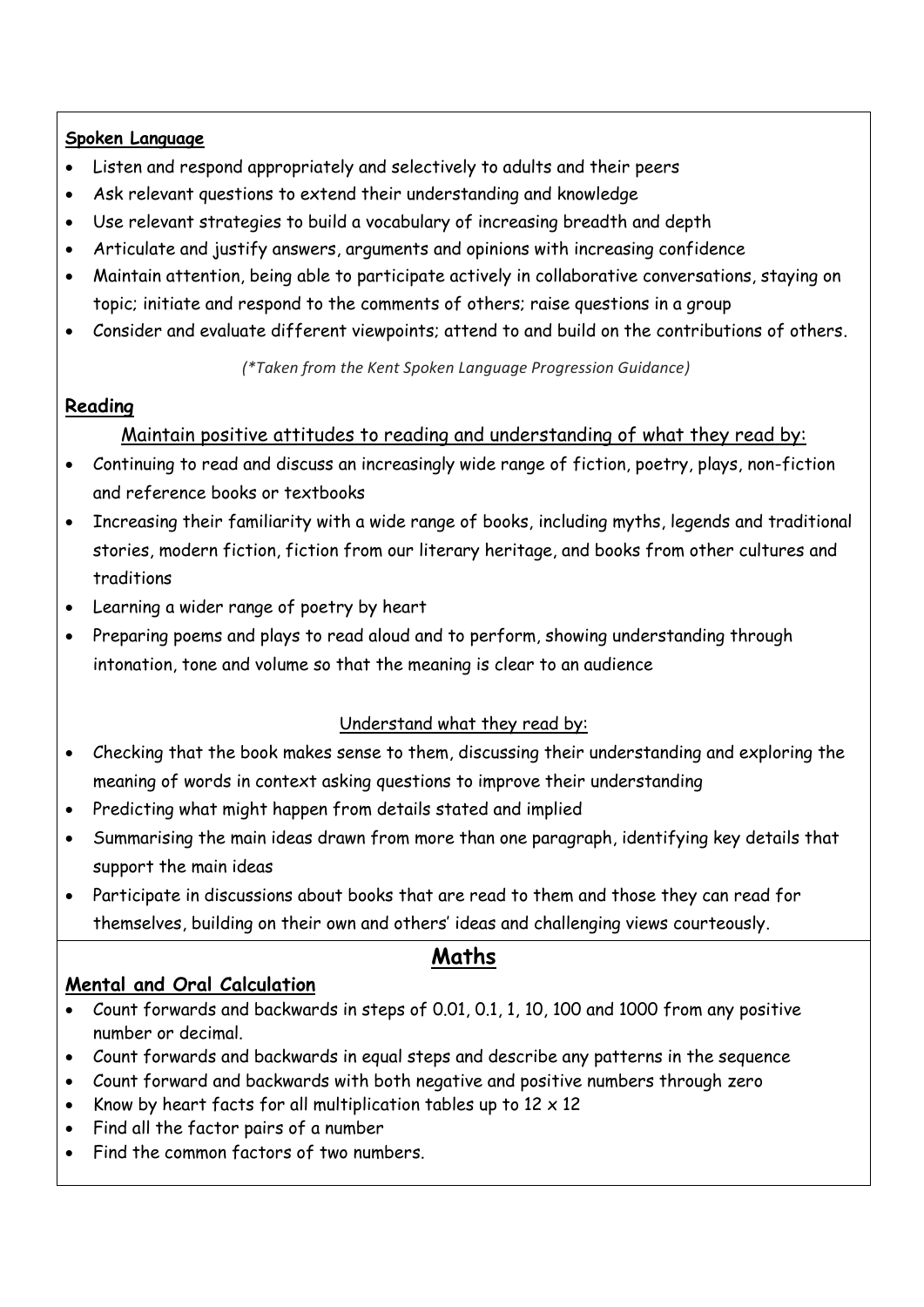#### **Statistics**

- Solve comparison, sum and difference problems using information presented in a line graph
- Complete, read and interpret information in tables, including timetables.

#### **Multiplication and Division**

- Identify multiples and factors, including finding all factor pairs of a number, and common factors of two numbers
- Know and use the vocabulary of prime numbers, prime factors and composite (non-prime) numbers
- Establish whether a number up to 100 is prime and recall prime numbers up to 19
- Multiply numbers up to 4 digits by a one- or two-digit number using a formal written method, including long multiplication for two-digit numbers
- Multiply and divide numbers mentally drawing upon known facts
- Divide numbers up to 4 digits by a one-digit number using the formal written method of short division and interpret remainders appropriately for the context
- Multiply and divide whole numbers and those involving decimals by 10, 100 and 1000
- Recognise and use square numbers and cube numbers, and the notation for squared (2) and cubed (3)
- Solve problems involving multiplication and division including using their knowledge of factors and multiples, squares and cubes
- Solve problems involving addition, subtraction, multiplication and division and a combination of these, including understanding the meaning of the equals sign
- Solve problems involving multiplication and division, including scaling by simple fractions and problems involving simple rates.

#### **Measurement**

- Measure and calculate the perimeter of composite rectilinear shapes in centimetres and metres
- Calculate and compare the area of rectangles (including squares), and including using standard units, square centimetres (cm2) and square metres (m2) and estimate the area of irregular shapes.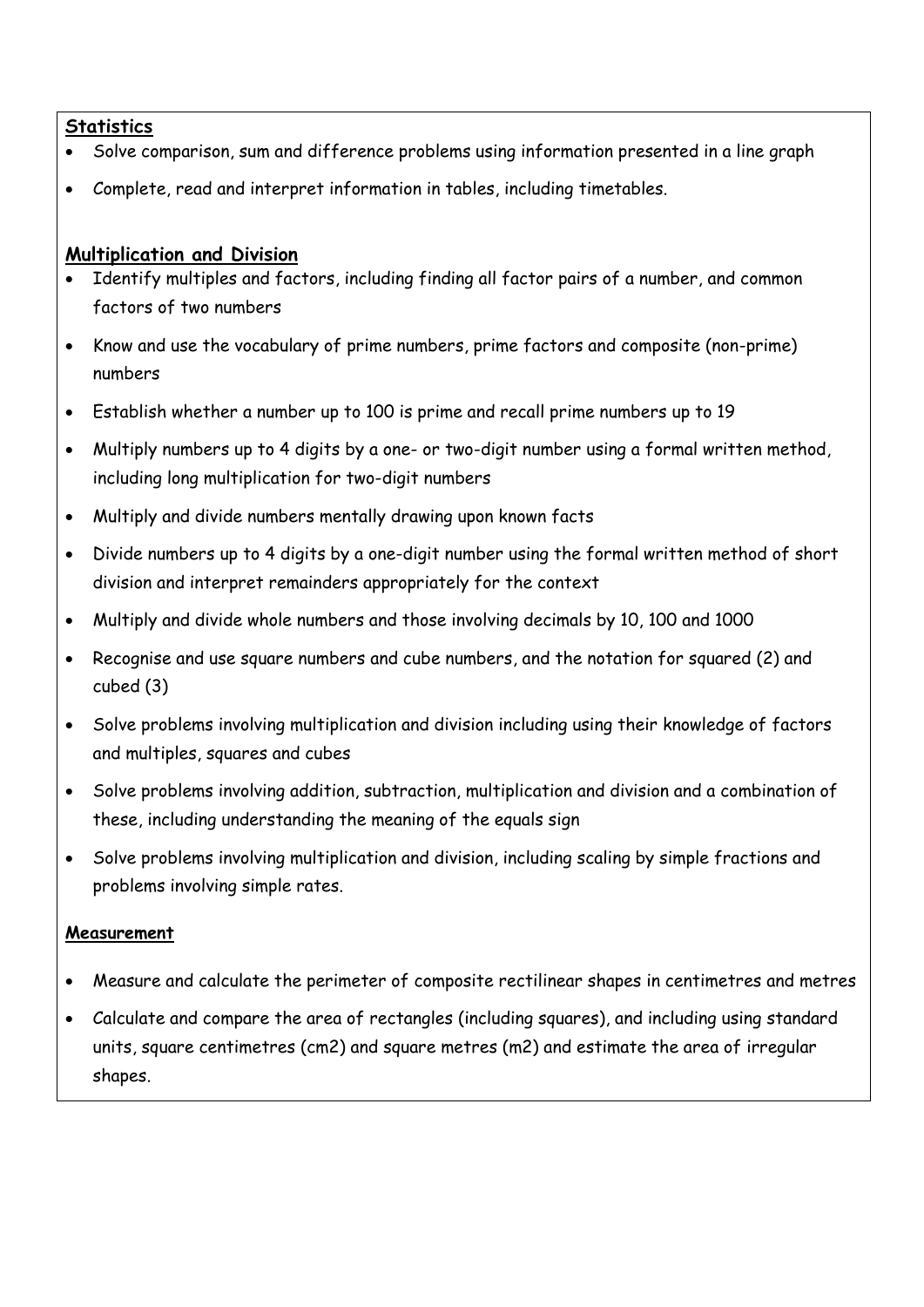#### **Science**

#### **Properties and Changes of Materials**

- Compare and group together everyday materials based on their properties, including their hardness, solubility, transparency, conductivity (electrical and thermal), and response to magnets
- Understand that some materials will dissolve in liquid to form a solution, and describe how to recover a substance from a solution
- Use knowledge of solids, liquids and gases to decide how mixtures might be separated, including through filtering, sieving and evaporating
- Give reasons, based on evidence from comparative and fair tests, for the uses of everyday materials, including metals, wood and plastic
- Demonstrate that dissolving, mixing and changes of state are reversible changes
- Explain that some changes result in the formation of new materials, and that this kind of change is not usually reversible, including changes associated with burning and the action of acid on bicarbonate of soda.

## **Computing**

#### **Concept Maps**

#### Information Technology

- Use search technologies effectively, appreciate how results are selected and ranked, and be discerning in evaluating digital content. Information Technology
- Select, use and combine a variety of software (including internet services) on a range of digital devices to design and create a range of programs, systems and content that accomplish given goals, including collecting, analysing, evaluating and presenting data and information.

#### E-Safety

Uses technology safely, responsibly and respectfully.

## **Humanities**

#### Chronological Understanding

- Is beginning to develop historical perspective between two periods of history.
- Uses historical terms appropriately when discussing and understanding concepts (e.g. local, regional, national and international)
- Can place historical events or changes on a timeline independently, remembering key facts from a period of history studied.

## **The Vikings**